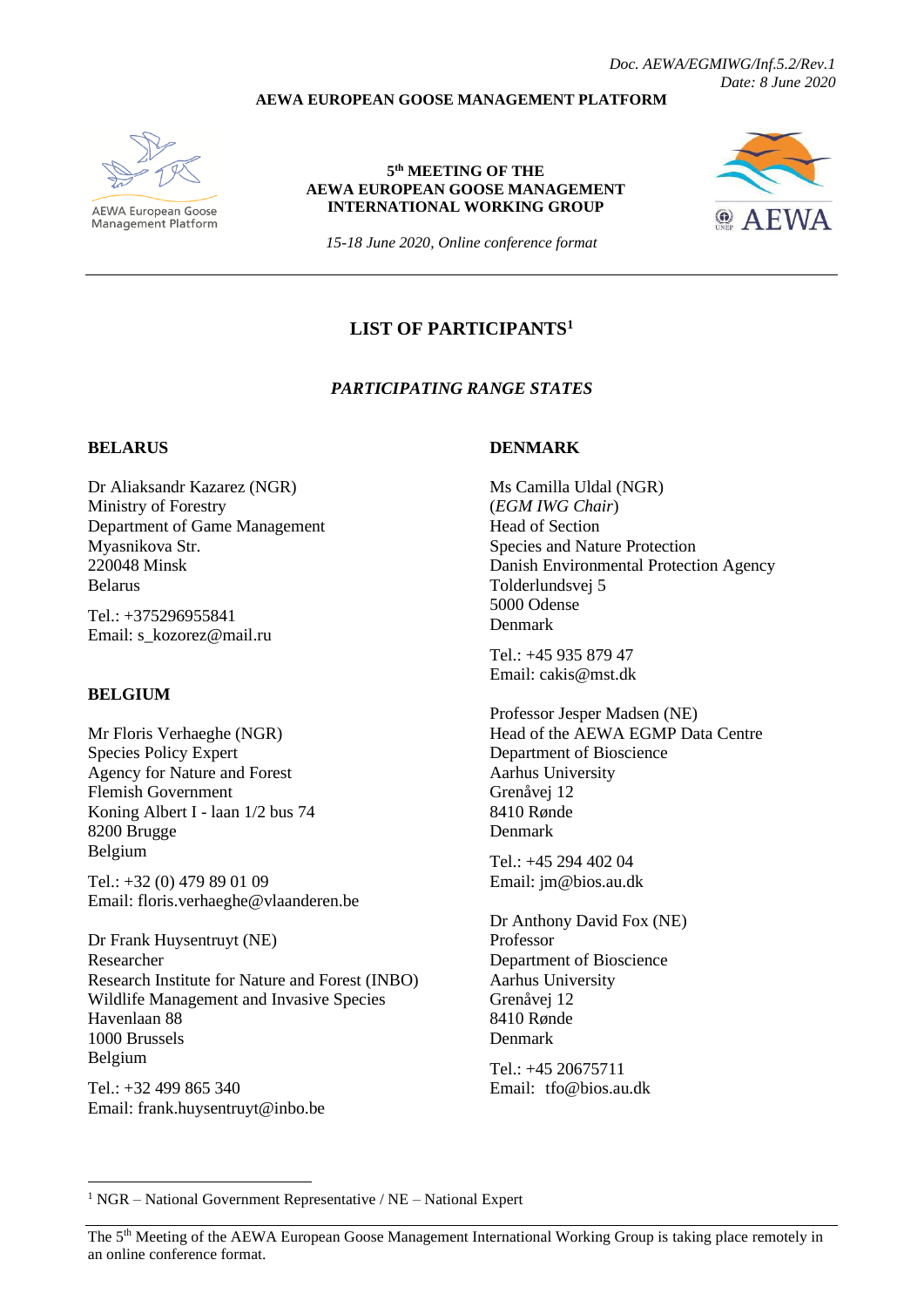Ms Iben Hove Sørensen (*Also representing CIC*) Danish Hunters'Association Molsvej 34 8410 Rønde Denmark

Tel.: +45 817 716 64 Email: [ihs@jaegerne.dk](mailto:ihs@jaegerne.dk)

# **ESTONIA**

Mr Tõnu Talvi (NGR) Senior Conservation Officer Environmental Board of Estonia Nature Conservation Department Männimäe t 93343 Lääne-Saare vald Estonia

Tel.: +3725016869 Email: tonu.talvi@keskkonnaamet.ee

## **EUROPEAN UNION**

Dr Micheal O'Briain Deputy Head of Unit European Commission DG Environment, Nature Unit Avenue de Beaulieu 5 1160 Brussels Belgium

Tel. : +32 296 87 22 Email : angelika.rubin@ec.europa.eu

Ms Angelika Rubin Policy Officer European Commission DG Environment Avenue de Beaulieu 5 1160 Brussels Belgium

Tel. : +32 22 96 22 34 Email : angelika.rubin@ec.europa.eu

Mr Joseph van der Stegen Policy Officer European Commission DG Environment, Nature Unit Avenue de Beaulieu 5 1160 Brussels Belgium

Tel.: +32 22 99 63 02

Email: joseph.van-der-stegen@ec.europa.eu

## **FINLAND**

Mr Esko Hyvärinen (NGR) Senior Ministerial Adviser Ministry of the Environment P.O.Box 35 FI-00023 Helsinki Finland

Tel.: +358400143876 Email[: esko.o.hyvarinen@ym.fi](mailto:esko.o.hyvarinen@ym.fi)

Mr Olli Ojala (NGR) Senior Specialist Ministry of the Environment P.O.Box 35 FI-00023 Helsinki Finland

Tel.: +358504700907 Email: olli.ojala@ym.fi

Mr Janne Pitkänen (NGR) Senior Specialist Ministry of Agriculture and Forestry Natural Resources Department Unit for Game and Recreational Fishing P.O. Box 30 FI-00023 Government Helsinki Finland

Tel.: +35 829 516 2338 Email[: janne.pitkanen@mmm.fi](mailto:janne.pitkanen@mmm.fi)

Mr Mikko Alhainen (NE) Senior Planning Officer Finnish Wildlife Agency Sompiontie 1 00730 Helsinki Finland

Tel.: +358 (0) 509 11 12 88 Email[: mikko.alhainen@riista.fi](mailto:mikko.alhainen@riista.fi)

Mr Jorma Pessa (NE) Senior Adviser Center for Economic Development, Transport and the Environment Nature and Land Use Unit Veteraanikatu 1 90101 Oulu Finland Tel.: +358400250040

Email: jorma.pessa@ely-keskus.fi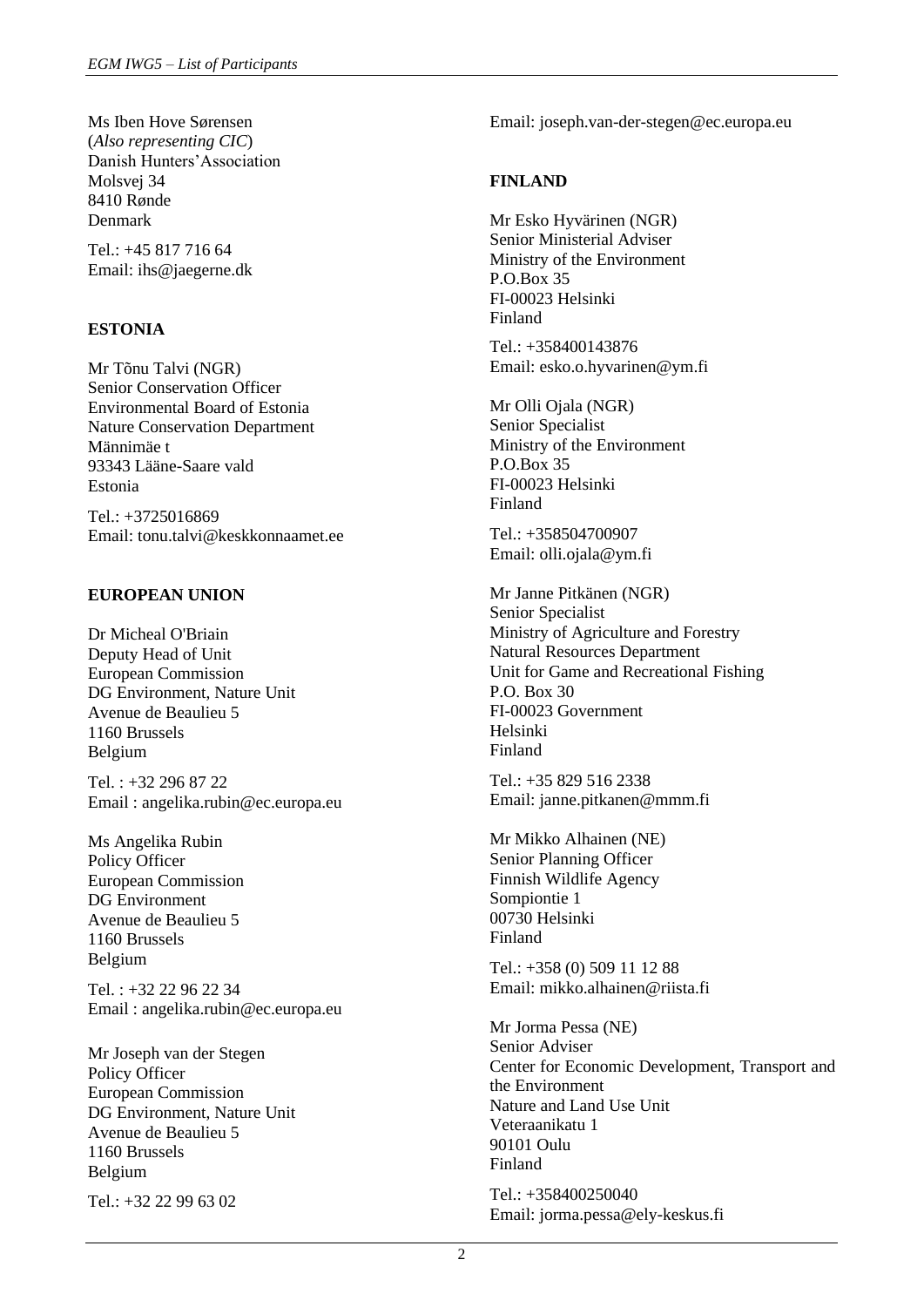# **FRANCE**

Dr François Lamarque (NGR) European and International Actions Officer Ministry of Ecological and Inclusive Transition (MTES) Water and Biodiversity Directorate Tour Séquoia 92055 La Défense CEDEX France

Tel.: +33 1408 131 90 Email: francois.lamarque@developpementdurable.gouv.fr

Dr Léo Bacon (NE) French Agency for Biodiversity (OFB) La Tour du Valat, Le Sambuc 13200 Arles France

Tel.: +33 (0) 689 18 26 63 Email: leo.bacon@ofb.gouv.fr

# **GERMANY**

Dr Heinz Düttmann (NGR) Ministry of Environment of Lower Saxony Archivstr. 2 30169 Hannover Germany

Tel.: +49 511 120 3538 Email: heinz.duettmann@mu.niedersachsen.de

Mr Babak Miller (NGR) Advisor Federal Ministry for the Environment, Nature Conservation and Nuclear Safety Division N 5 – International Species Conservation Robert-Schumann-Platz 3 53175 Bonn Germany

Tel.: +49 22899 305 2655 Email: babak.miller@bmu.bund.de

Dr Timm Reinhardt (NE) Scientific Advisor Federal Agency for Nature Conservation Zoological Conservation Unit Konstantinstrasse 110 53179 Bonn Germany

Tel.: +49 228 8491 1433 Email: Timm.Reinhardt@bfn.de

## **ICELAND**

Mr Sigurdur Thrainsson (NGR) Head of Division Ministry for the Environment and Natural **Resources** Department of Land and Natural Heritage Hjardarhagi 27 IS-101 Reykjavik Iceland

Tel.: +35 484 02419 Email: sigurdur.thrainsson@uar.is

Dr Gudmundur A. Gudmundsson (NE) Ecologist Icelandic Institute of Natural History Ecology Department Urridaholtsstraeti 6-8 IS-210 Gardabaer Iceland

Tel.: +354 5900 500 Email[: mummi@ni.is](mailto:mummi@ni.is)

Mr Bjarni Jónasson (NE) Advisor The Environnent Agency of Iceland Hjallalundur 3 600 Akureyri Iceland

Tel.: +354 8610058 Email: bjarnij@ust.is

# **LATVIA**

Mr Vilnis Bernards (NGR) Senior Desk Officer Ministry of Environmental Protection and Regional Development Nature Protection Department Peldu Str. 25 LV-1494 Rīga Latvia

Tel.: +371 670 265 24 Email: vilnis.bernards@varam.gov.lv

Ms Ilona Mendzina (NGR) Deputy Director Ministry of Environmental Protection and Regional Development Nature Protection Department Peldu Str. 25 LV-1494 Rīga Latvia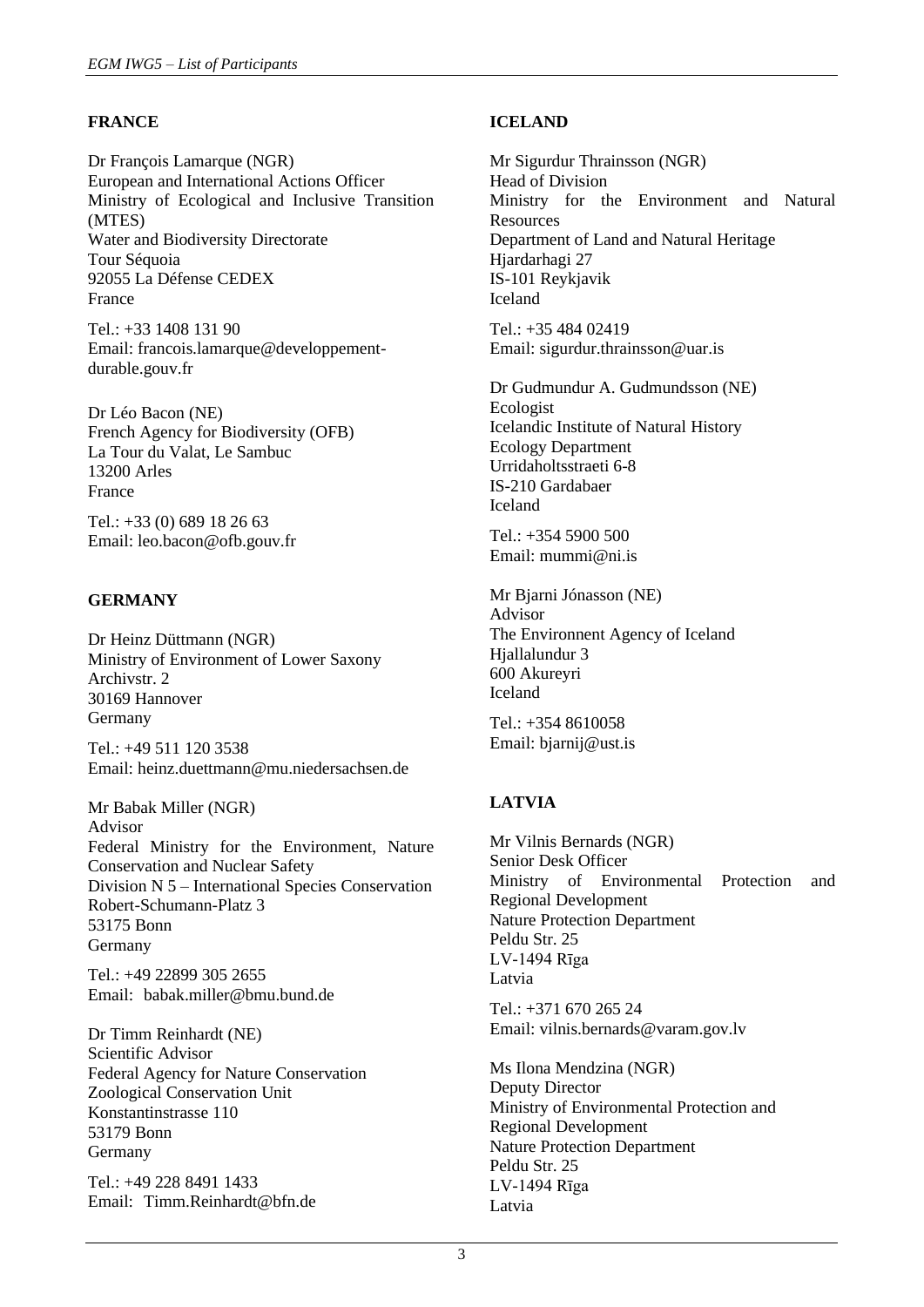Tel.: +37167026432 Email: ilona.mendzina@varam.gov.lv

Dr Oskars Keišs (NE) Expert University of Latvia Institute of Biology Miera Iela 3 LV-2169 Salaspils Latvia

Tel.: +37 129 236 300 Email: [oskars.keiss@lu.lv](mailto:oskars.keiss@lu.lv)

## **NETHERLANDS**

Ms Willemina Remmelts (NGR) Senior Policy Advisor Ministry of Agriculture, Nature and Food Quality Directorate of Nature and Biodiversity P.O. Box 20401 2500 EK Den Haag Netherlands

Tel.: +31 638 825 338 Email: w.j.remmelts@minlnv.nl

Mr Gerben Mensink (NGR) Policymaker Ecology Province of Friesland P.O. Box 20120 8900 HM Leeuwarden Netherlands

Tel.: +31 582 928 955 Email: g.mensink@fryslan.frl

Mr Kornelis Koffijberg (NE) Researcher Sovon Vogelonderzoek Nederland Department of Monitoring P.O. Box 6521 6503 GA Nijmegen Netherlands

Tel.: +31 247 410 463 Email: [kees.koffijberg@sovon.nl](mailto:kees.koffijberg@sovon.nl)

Mr Bart Nolet (NE) Senior Researcher Netherlands Institute of Ecology Animal Ecology Department P.O. Box 50 6700 AB Wageningen **Netherlands** 

Tel.: +31317473400 Email: b.nolet@nioo.knaw.nl

# **NORWAY**

Mr Øystein Størkersen (NGR) Principal Adviser Norwegian Environment Agency P.O. Box 5672 Torgarden 7485 Trondheim Norway

Tel.: +47 7358 0500 Email: [oystein.storkersen@miljodir.no](mailto:oystein.storkersen@miljodir.no)

Mr Arild Espelien (NGR) Norwegian Environment Agency Bratsbergvegen 1008 7039 Trondheim Norway

Tel.: +47 41512396 Email: ares@dirnat.no

Dr Ingunn Tombre (NE) Senior Researcher Norwegian Institute for Nature Research (NINA) Department of Arctic Ecology P.O. Box 6606 Langnes 9296 Tromsø Norway

Tel.: +47 934 667 23 Email[: ingunn.tombre@nina.no](mailto:ingunn.tombre@nina.no)

Mr Ove Martin Gundersen (NE) Project Manager Norwegian Farmers Union Skolegata 22 7713 Steinkjer Norway

Tel.: +47 922 90 491 Email: ove.martin.gundersen@bondelaget.no

## **SWEDEN**

Mr Per Risberg (NGR) Desk Officer Swedish Environmental Protection Agency Virkesvägen 2 10648 Stockholm Sweden

Tel.: +46 106 981 000 Email[: per.risberg@naturvardsverket.se](mailto:per.risberg@naturvardsverket.se)

Mr Urban Johansson (NGR) Desk Officer Swedish Environmental Protection Agency Wildlife Analysis Unit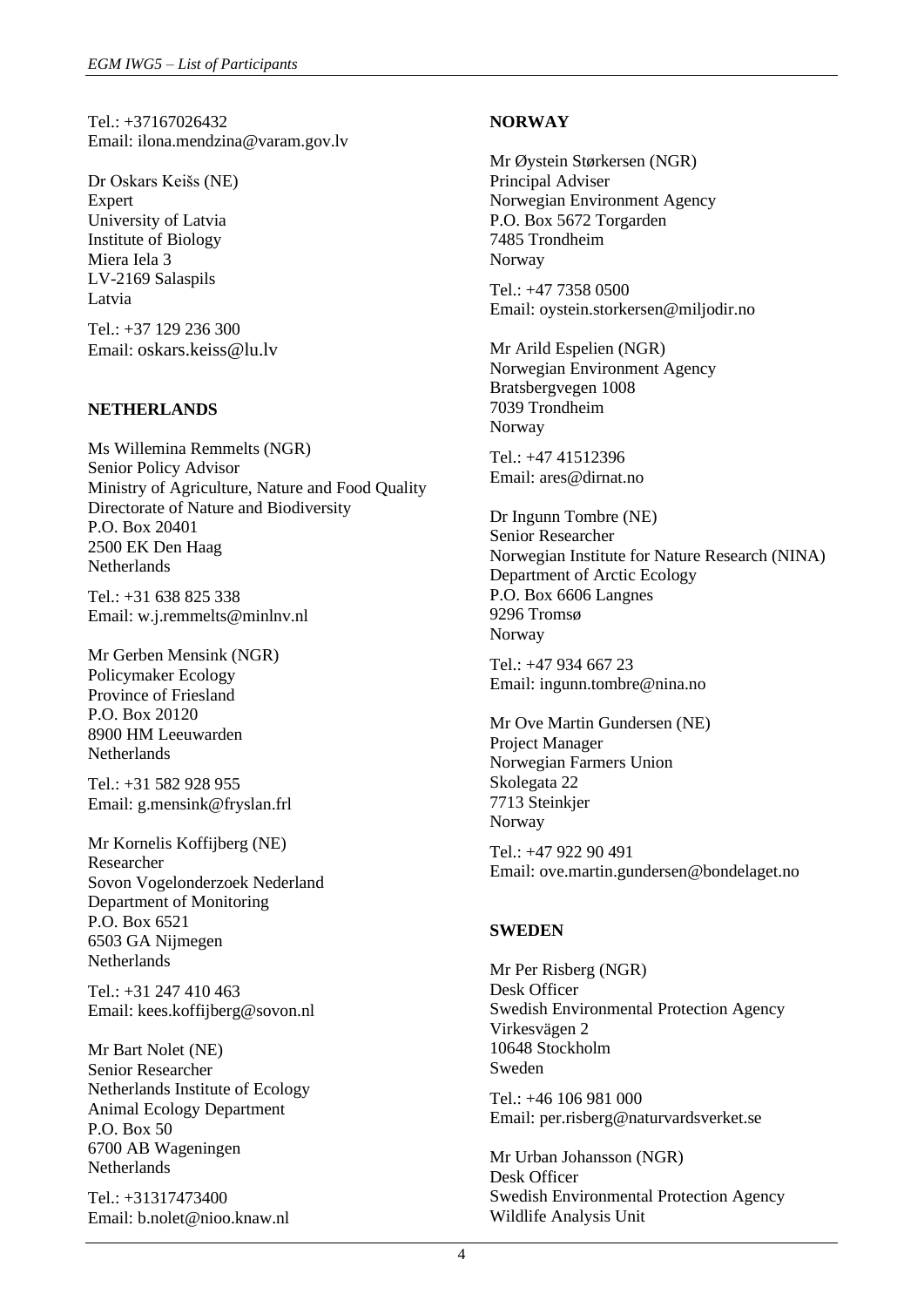Forskarens väg 5 10648 Stockholm Sweden

Tel.: +46 106 98 11 33 Email: urban.johansson@naturvardsverket.se

Dr Johan Månsson (NE) Researcher Swedish University of Agricultural Sciences Grimsö Wildlife Research Station S-730 91 Riddarhyttan Sweden

Tel.: +46 581 69 73 25 Email: [johan.mansson@slu.se](mailto:johan.mansson@slu.se)

# **UKRAINE**

Dr Olesya Petrovych (NGR) Chief Specialist Ministry of Ecology and Environmental Protection of Ukraine Department of Protected Areas Vasilya Lipkivskogo Street 35 03035 Kyiv Ukraine

Tel.: +38 067 784 1153 Email: [petrovych.o@gmail.com](mailto:petrovych.o@gmail.com)

## **UNITED KINGDOM**

Mr Daniel Heptinstall (NGR) Senior International Biodiversity Adviser Joint Nature Conservation Committee (JNCC) Monkstone House, City Road PE1 1JY Peterborough United Kingdom

Tel: +44 (0) 7384 836553

Email: daniel.heptinstall@jncc.gov.uk

Ms Claudia Rowse (NGR) Head of Natural Resource Management Scottish Natural Heritage Leachkin Road IV3 8NW Inverness United Kingdom

Tel.: +44 (0) 1463 725319 Email: claudia.rowse@nature.scot

Ms Rae McKenzie (NGR) Policy & Operations Manager Scottish Natural Heritage Wildlife Management Unit Main Street, Bowmore PA437JJ Bowmore, Isle of Islay United Kingdom

Tel.: +44 1313144155 Email[: rae.mckenzie@snh.gov.uk](mailto:rae.mckenzie@snh.gov.uk)

Ms Morag Milne (NE) Wildlife Policy Officer Scottish Natural Heritage Battleby, Redgorten PH1 3EW Perth United Kingdom

Tel.: + 44 (0) 1738 458625 Email: morag.milne@nature.scot

Dr Jessica Shaw (NE) Ornithologist Scottish Natural Heritage **Stilligarry** HS8 5RS Western Isles United Kingdom

Tel.: +44 131 314 4187 Email: jessica.shaw@nature.scot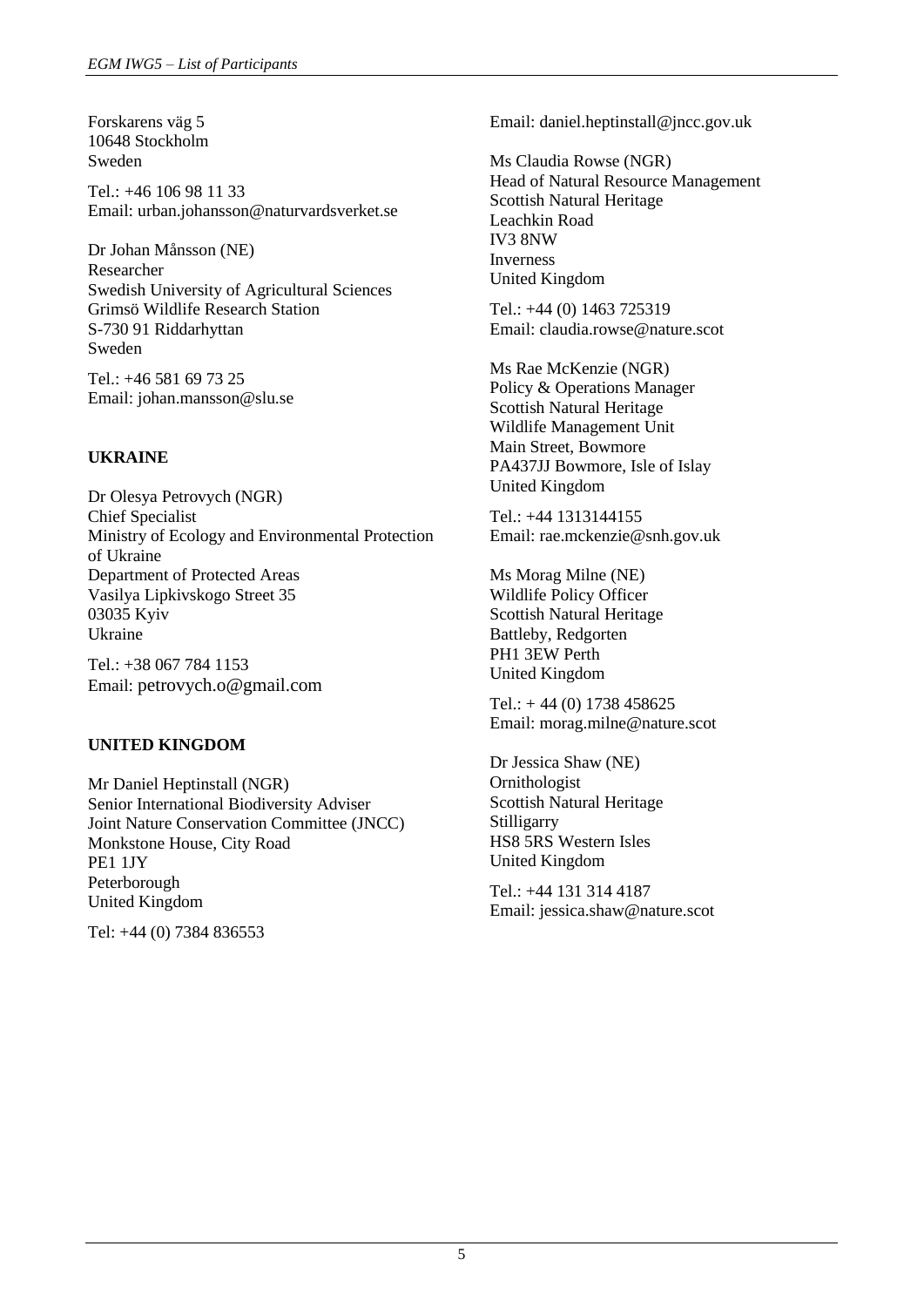## *OBSERVER RANGE STATES*

#### **IRELAND**

Dr Sean Kelly (NGR) *(only participating in the process for the Barnacle Goose E. Greenland Population)* Waterbird Ecologist National Parks and Wildlife Service Department of Culture, Heritage and the Gaeltacht 90 King Street North, Smithfield D07 N7CV Dublin Ireland

Tel.: +353 85 872 8714 Email: sean.kelly@chg.gov.ie

## **SPAIN**

Mr Guillermo Ceballos Watling *(observer to the Greylag Goose process)* **Director** Andalusian Hunting and Inland Fishing Institute Hunting and Fishing Department Manuel Siurot nº 50 41071 Valencina de la C Spain

Tel.: +34 671 592912 Email: guillermo.ceballos@juntadeandalucia.es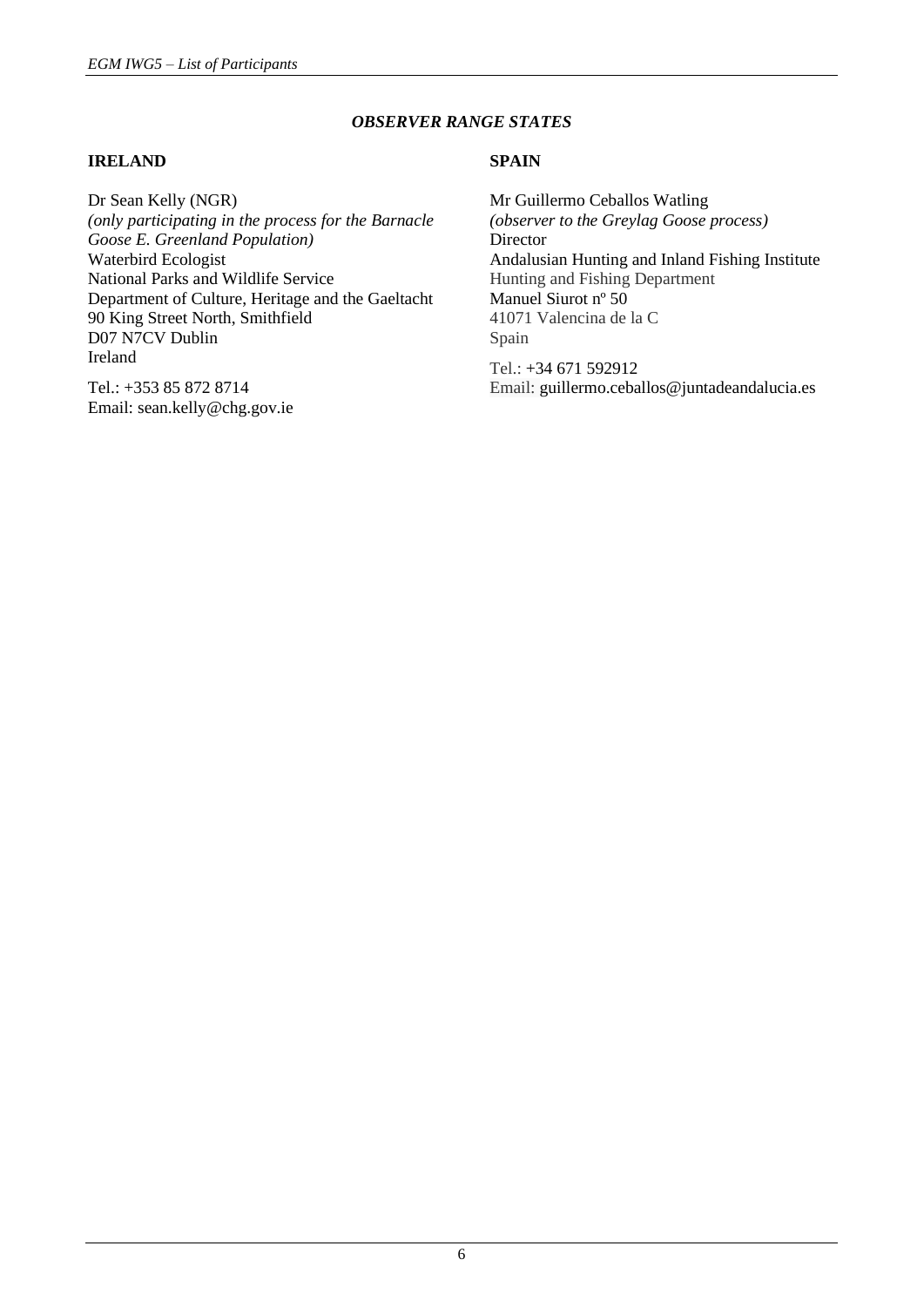# *PERMANENT OBSERVERS*

#### **INTERNATIONAL COUNCIL FOR GAME AND WILDLIFE CONSERVATION (CIC)**

Represented by member of the Danish delegation, Ms Iben Hove Sørensen

## **BIRDLIFE INTERNATIONAL**

Mr Ariel Brunner Senior Head of Policy BirdLife Europe and Central Asia Chaussee de Waterloo 1060 Brussels Belgium

Tel.: +32 491 904 653 Email: ariel.brunner@birdlife.org

# **COPA-COGECA**

Mr Klaus Borde Copa-Cogeca Oldendorperstrasse 12 26844 Jemgum Germany

Tel.: + 4902 915777 Email: borde-oldendorp@ewetel.net

## **THE EUROPEAN FEDERATION OF ASSOCIATIONS FOR HUNTING AND CONSERVATION (FACE)**

Mr Cy Griffin Senior Conservation Manager **FACE** Rue Belliard 205 1040 Brussels Belgium

Tel.: +32 2 4161619 Email: cy.griffin@face.eu

## **WADDEN SEA FORUM**

Mr Manfred Vollmer Managing Director Wadden Sea Forum Virchowstr. 1 26382 Wilhelmshaven Germany

Tel.: +49 4421 910818 Email: vollmer@waddensea-forum.org

# **WETLANDS INTERNATIONAL**

Dr Szabolcs Nagy Senior Advisor Wetlands International Roghorst 117 6708 KE Wageningen **Netherlands** 

Tel.: +31 628554823 Email[: szabolcs.nagy@wetlands.org](mailto:szabolcs.nagy@wetlands.org)

# **WILDFOWL AND WETLANDS TRUST**

Mr Richard Hearn Head of Monitoring Unit Conservation Science Department Wildfowl and Wetlands Trust WWT Slimbridge GL2 7BT Gloucester United Kingdom

Tel.: +44 (0) 145 389 11 85 Email: richard.hearn@wwt.org.uk